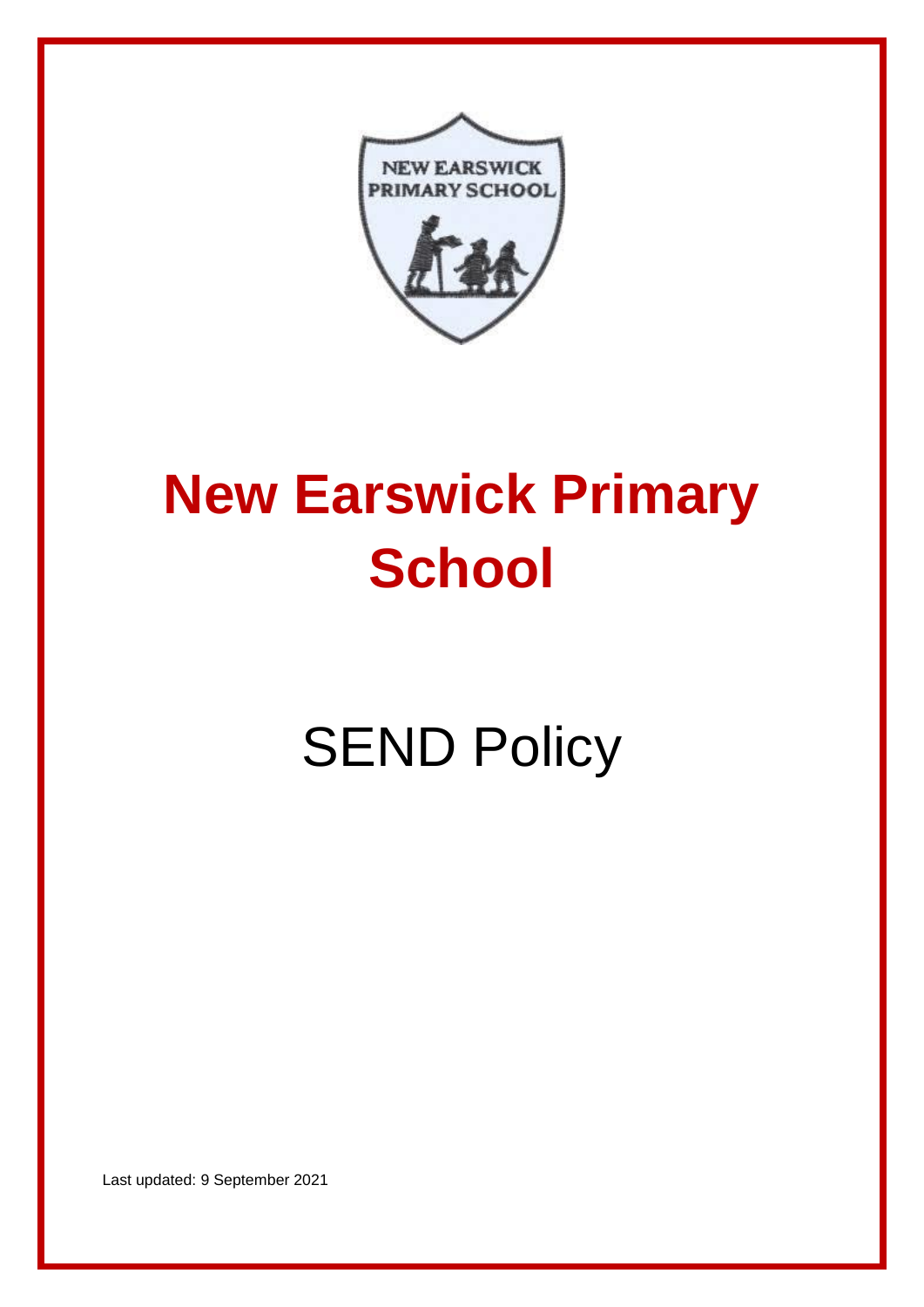# **Contents:**

[Statement of intent](#page-2-0)

- 1. [Legal framework](#page-3-0)
- 2. [Identifying SEND](#page-4-0)
- 3. [Definitions](#page-4-1)
- 4. [Objectives](#page-5-0)
- 5. [Roles and responsibilities](#page-6-0)
- 6. [EYFS](#page-9-0)
- 7. [Children with specific circumstances](#page-9-1)
- 8. [Admissions](#page-10-0)
- 9. [Involving pupils and parents in decision-making](#page-10-1)
- 10. [Joint commissioning, planning and delivery](#page-11-0)
- 11. [Funding](#page-12-0)
- 12. [Local Offer](#page-12-1)
- 13. [Graduated approach](#page-12-2)
- 14. [Assessment](#page-13-0)
- 15. [Promoting mental health and wellbeing](#page-13-1)
- 16. [EHC plans](#page-14-0)
- 17. [Reviewing EHC plans](#page-16-0)
- 18. [Transferring between different phases of education](#page-16-1)
- 19. [SEND tribunal](#page-16-2)
- 20. [Data and record keeping](#page-17-0)
- 21. [Confidentiality](#page-18-0)
- 22. [Resolving disagreements](#page-18-1)
- 23. [Publishing information](#page-18-2)
- 24. [Monitoring and review](#page-18-3)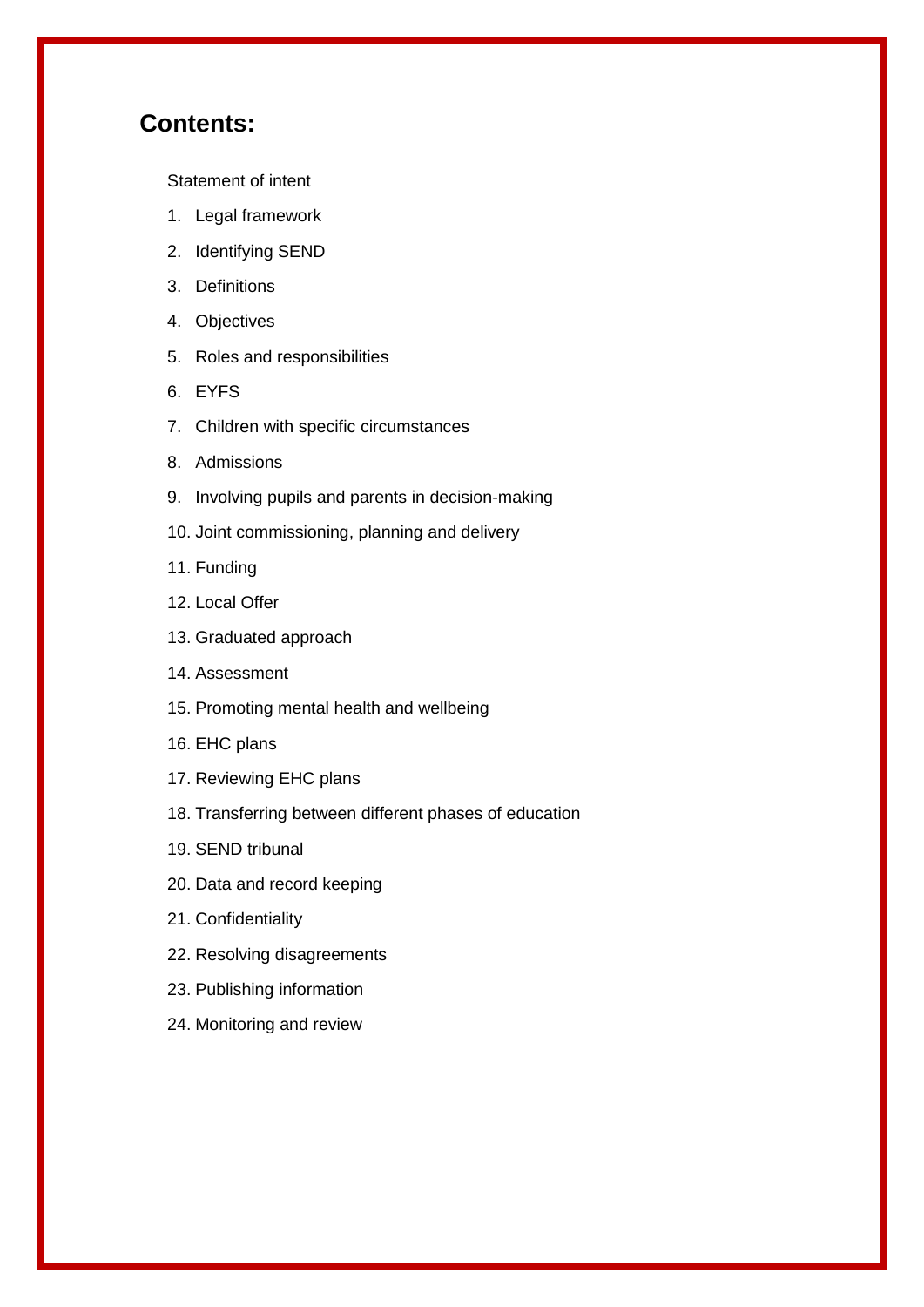# <span id="page-2-0"></span>**Statement of intent**

New Earswick Primary School values all pupils and celebrates diversity of experience, interest and achievement. All pupils need to experience praise, recognition and success, and pupils with SEND have equal entitlement to this.

This policy outlines the framework for the school to meet its duty, obligation and principal equality values to provide a high-quality education to all of its pupils, including pupils with SEND, and to do everything it can to meet the needs of pupils with SEND.

Through successful implementation of this policy, the school aims to:

- Eliminate discrimination.
- Promote equal opportunities.
- Foster good relationships between pupils with SEND and pupils without SEND.

The school will work with the LA, or equivalent, within the following principles, which underpin this policy:

- The involvement of children, parents and young people in decision-making
- The identification of children and young people's needs
- Collaboration between education, health and social care services to provide support
- High quality provision to meet the needs of children and young people with SEND
- Greater choice and control for young people and parents over their support
- Successful preparation for adulthood, including independent living and employment

| Signed by: |                    |       |  |
|------------|--------------------|-------|--|
|            | Headteacher        | Date: |  |
|            | Chair of governors | Date: |  |
|            |                    |       |  |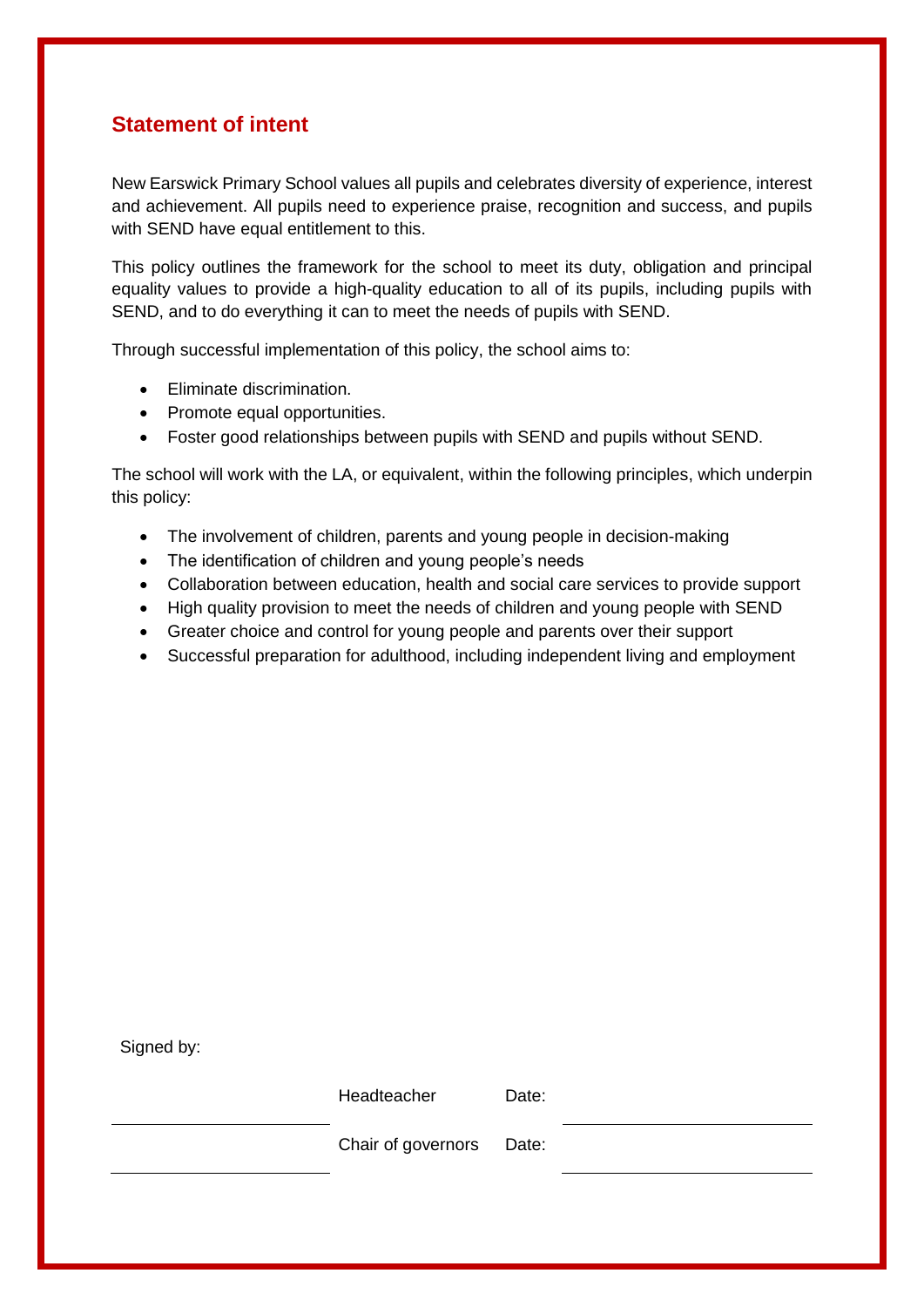# <span id="page-3-0"></span>**1. Legal framework**

1.1. This policy has due regard to all relevant legislation including, but not limited to, the following:

Children and Families Act 2014 Health and Social Care Act 2012 Equality Act 2010 Equality Act 2010 (Disability) Regulations 2010 Education Act 1996 Education Act 2002 Mental Capacity Act 2005 Children Act 1989 Special Educational Needs and Disability (Amendment) Regulations 2015 Special Educational Needs (Personal Budgets) Regulations 2014 Special Educational Needs and Disability (Detained Persons) Regulations 2015 Local Government Act 1974 Disabled Persons (Services, Consultation and Representation) Act 1986 Data Protection Act 2018 The General Data Protection Regulation 2018

1.2. This policy has due regard to statutory and non-statutory guidance, including, but not limited to, the following:

DfE (2015) 'Special educational needs and disability code of practice: 0 to 25 years'

DfE (2017) 'Supporting pupils at school with medical conditions'

DfE (2018) 'Keeping children safe in education'

DfE (2018) 'Working together to safeguard children'

DfE (2018) 'Mental health and wellbeing provision in schools'

DfE (2015) 'School admissions code'

1.3. This policy operates in conjunction with the following school policies:

Admissions Policy Equality Policy 2018 Data Protection Policy Accessibility Plan 2018 Medicines Policy Supporting Pupils with Medical Conditions Policy Safeguarding Policy 2017 Anti-bullying Policy Exclusion Policy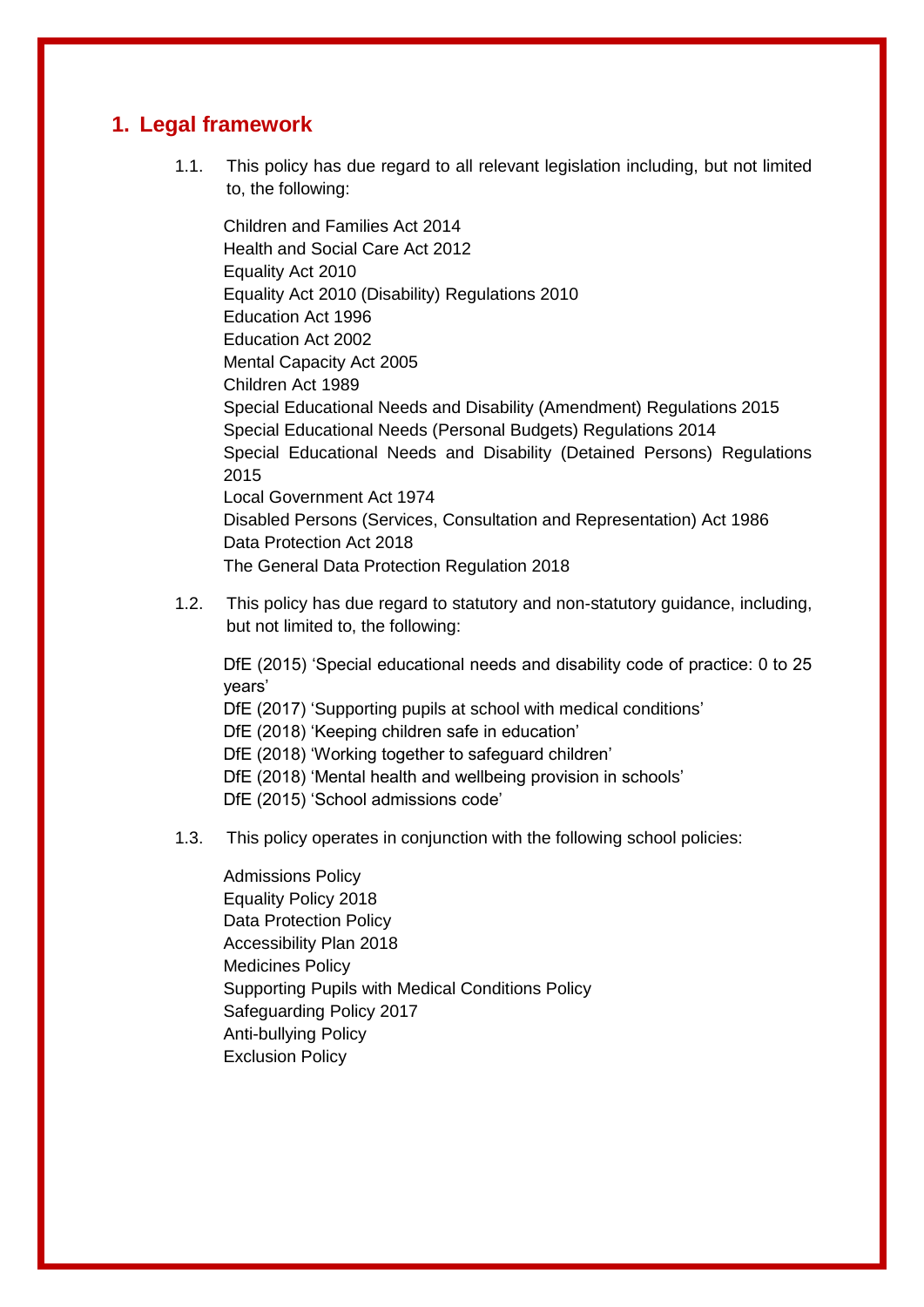# <span id="page-4-0"></span>**2. Identifying SEND**

- 2.1. The school has a clear approach to identifying and responding to SEND. We recognise that early identification and effective provision improves long-term outcomes for the pupils.
- 2.2. With the support of the SLT, classroom teachers will conduct regular progress assessments for all pupils, with the aim of identifying pupils who are making less than expected progress.
- 2.3. Progress will be characterised using the following stipulations:
	- Progress is significantly slower than the class average, from the same baseline
	- Progress does not match or better the pupil's previous rate of progress
	- Progress fails to close the attainment gap within the class
	- The attainment gap is widened by the plateauing of progress

# <span id="page-4-1"></span>**3. Definitions**

- 3.1. For this policy, a pupil is defined as having SEND if they have a:
	- Significantly greater difficulty in learning than most others of the same age.
	- Disability or health condition that prevents or hinders them from making use of educational facilities used by peers of the same age in mainstream schools or mainstream post-16 institutions.
- 3.2. Under the Equality Act 2010, a disability is a physical or mental impairment which has a long-term and substantial adverse effect on a person's ability to carry out normal day-to-day activities.
- 3.3. The school reviews how well equipped we are to provide support across the following areas:
	- Communication and interaction
	- Cognition and learning
	- Social, emotional and mental health difficulties
	- Sensory and physical needs

#### **Communication and interaction**

- 3.4. Pupils with speech, language and communication needs (SLCN) have difficulty in communicating with others, often because they have difficulty saying what they want, they cannot understand what is being said to them, or they do not understand or use social rules of communication.
- 3.5. The school recognises that: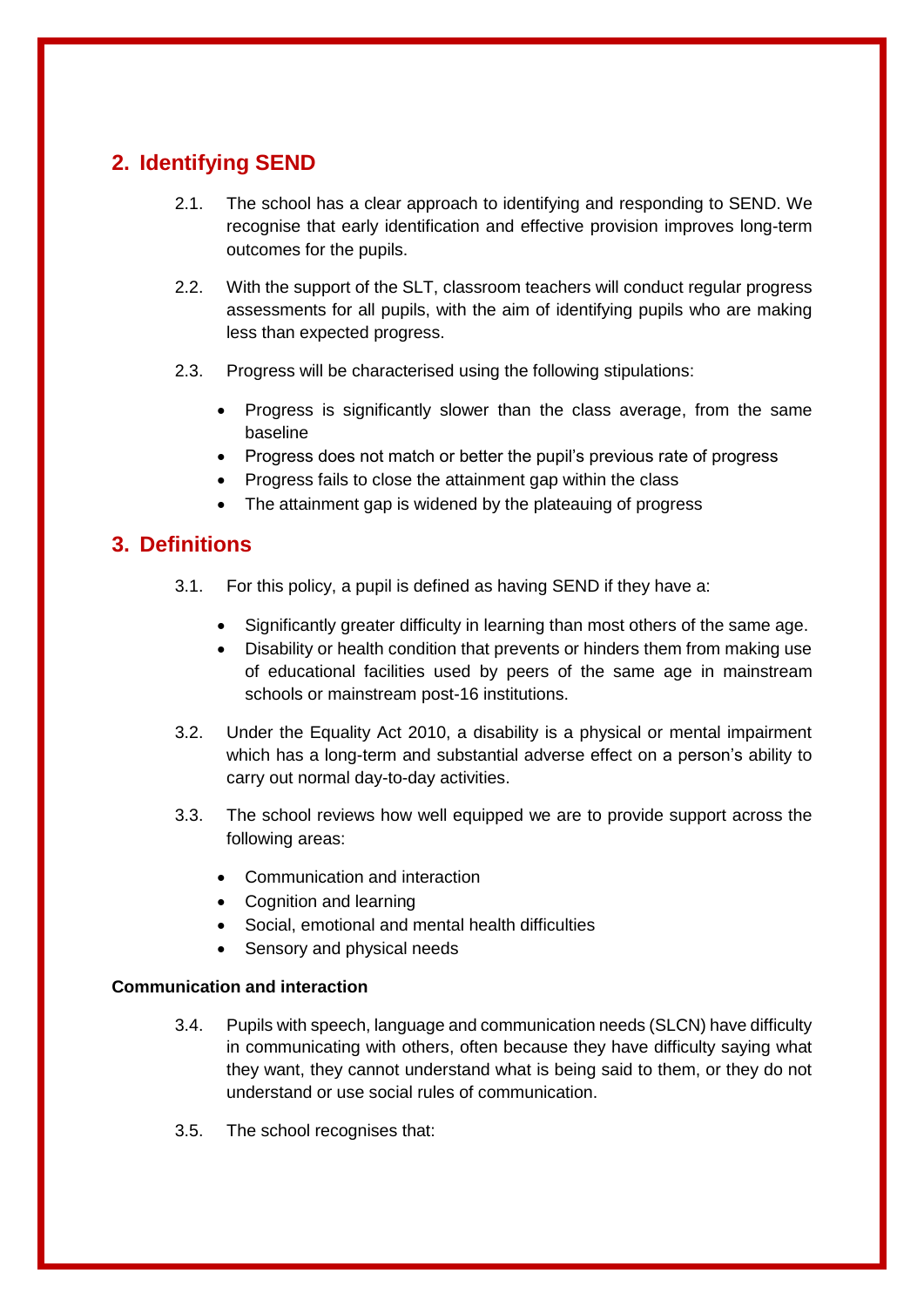- Pupils with Autism Spectrum Disorder (ASD), including Asperger's Syndrome and Autism, can have particular difficulties with social interaction.
- The profile for every pupil with SLCN is different and their needs may change over time. They may have difficulty with one, some, or all the different aspects of speech, language or social communication at different times of their lives.
- 3.6. The SENCO will work with pupils, parents and language and communication experts (where necessary) to ensure pupils with communication and interaction difficulties reach their potential.

#### **Cognition and learning**

- 3.7. The school understands that learning difficulties cover a wide range of needs, such as moderate learning difficulties (MLD), severe learning difficulties (SLD) and profound and multiple learning difficulties (PMLD). The SENCO will ensure that any provision offered will be suitable to the needs of the pupil.
- 3.8. Specific learning difficulties (SpLD), affect one or more specific aspects of learning. This encompasses a range of conditions such as dyslexia, dyscalculia and dyspraxia.

#### **Social, emotional and mental health difficulties**

- 3.9. Pupils may experience a wide range of social and emotional difficulties that manifest themselves in many ways, including becoming withdrawn or isolated, or displaying challenging, disruptive and disturbing behaviour.
- 3.10. The school recognises that these behaviours may reflect underlying mental health difficulties such as anxiety or depression, and the school will support pupils with these difficulties.

#### **Sensory or physical needs**

- 3.11. Impairments that prevent or hinder pupils from using the school facilities, such as vision impairment (VI), do not necessarily have SEND. The school will ensure staff understand that:
	- Some conditions can be age-related and can fluctuate over time.
	- A pupil with a disability is covered by the definition of SEND if they require special educational provision.

## <span id="page-5-0"></span>**4. Objectives**

- 4.1. The school aims to achieve the core aims of this policy by achieving the following strategic and measurable objectives:
	- To follow the graduated approach outlined in the DfE's 'SEND Code of Practice: 0 to 25 years'.
	- To monitor the progress of all pupils to aid the earliest possible identification of SEND.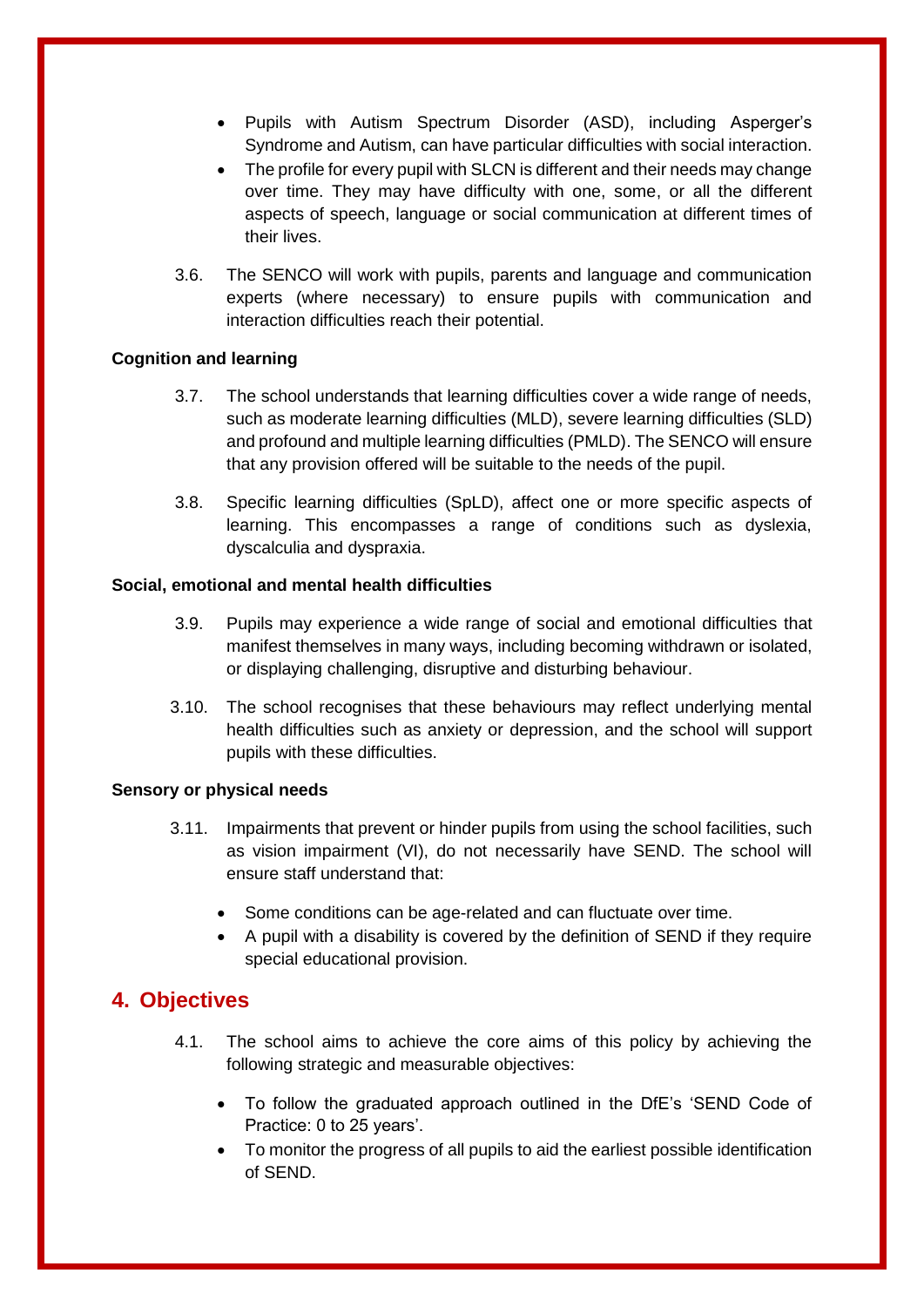# <span id="page-6-0"></span>**5. Roles and responsibilities**

5.1. The governing board will be responsible for:

- Identifying, assessing and making provision for all pupils with SEND, whether or not they have an EHC plan.
- Securing the special educational provision called for by a pupil's SEND.
- Designating an appropriate member/s of staff to be the SENCO and having responsibility for coordinating provision for pupils with SEND.
- Appointing a designated teacher for LAC, where appropriate.
- Making reasonable adjustments for pupils with disabilities to help alleviate any substantial disadvantage they experience because of their disability.
- Taking necessary steps to ensure that pupils with disabilities are not discriminated against, harassed or victimised, e.g. in line with an Equality Policy.
- Preparing the arrangements for the admission of pupils with SEND and the facilities provided to enable access to the school for pupils with disabilities.
- Regularly monitoring the school's policies and procedures, to review their impact on pupils with SEND, including on their mental health and wellbeing.
- Preparing the accessibility plan, showing how the school intends to progressively improve access over time.
- Publishing annual information setting out the measures and facilities to assist access for pupils with disabilities on the school's website.
- Publishing annual information about the arrangements for the admission of pupils with SEND, the steps taken to prevent pupils being treated less favourably than others, the facilities provided to assist pupils with SEND, and the school's accessibility plan on the school's website.
- Developing complaints procedures which, along with details about appealing to the SEND tribunal, will be made known to parents and pupils.
- Providing suitable, full-time education from the sixth day of a fixed permanent exclusion of a pupil with SEND, in line with their EHC plan.
- Ensuring arrangements are in place to support pupils at school with medical conditions.
- Cooperating with the LA in drawing up and reviewing the Local Offer.
- Appointing an individual governor or sub-committee to oversee the school's arrangements for SEND.
- Preparing the SEND information report and publishing it on the website.
- 5.2. The headteacher will be responsible for:
	- Ensuring that those who are teaching or working with pupils with SEND are aware of their needs and have arrangements in place to meet them.
	- Ensuring that teachers monitor and review pupils' progress during the academic year.
	- Cooperating with the LA during annual EHC plan reviews.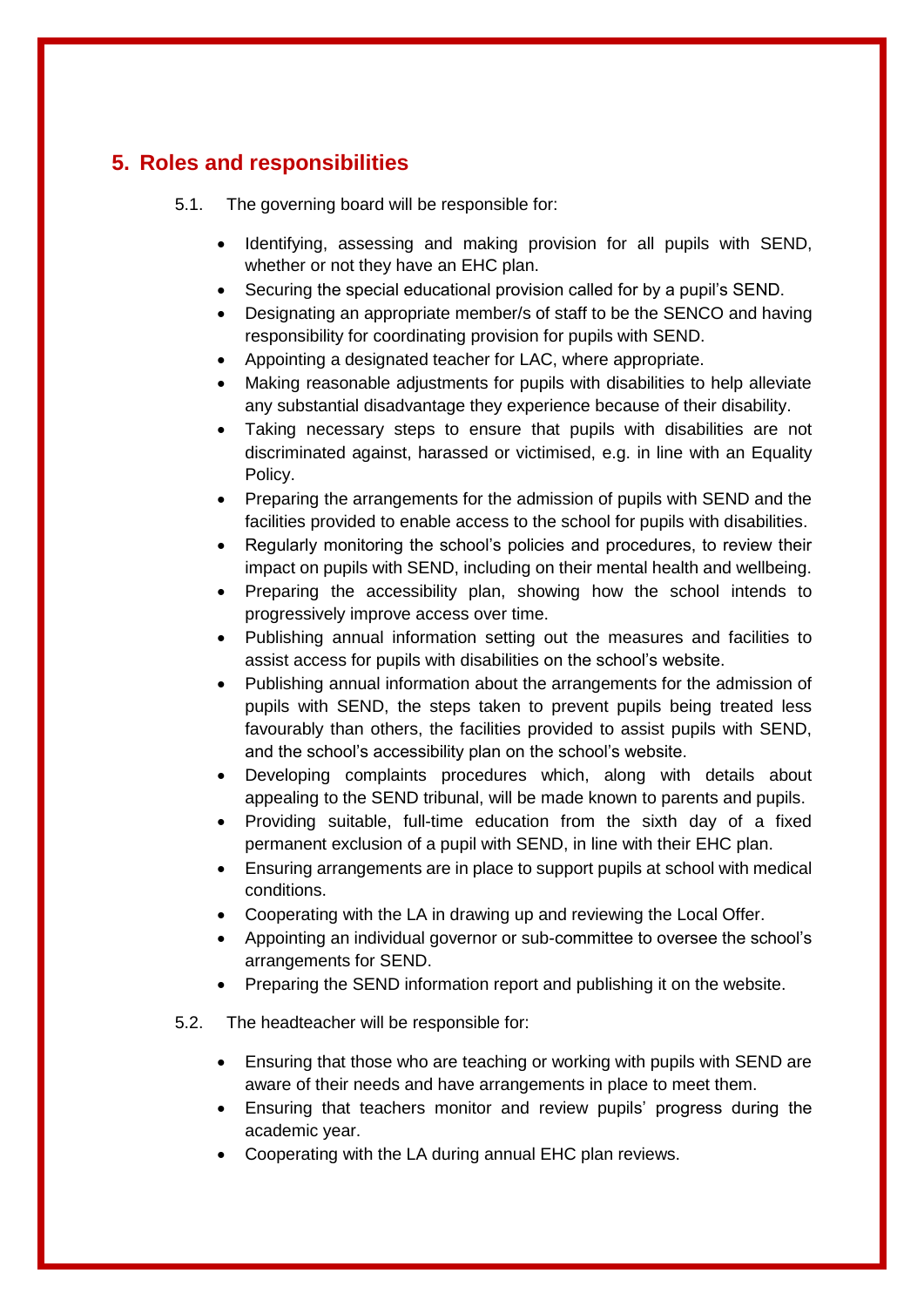- Ensuring that the SENCO has sufficient time and resources to carry out their functions.
- Providing the SENCO with sufficient administrative support and time away from teaching to enable them to fulfil their responsibilities.
- Assisting the governing board in appointing a designated teacher for LAC, who will work closely with the SENCO to ensure that the needs of the pupils are fully understood by relevant school staff.
- Regularly and carefully reviewing the quality of teaching for vulnerable pupils at risk of underachievement.
- Ensuring that teachers understand the strategies to identify and support vulnerable pupils.
- Ensuring teachers have an established understanding of different types of SEND.
- Ensuring that procedures and policies for the day-to-day running of the school do not directly or indirectly discriminate against pupils with SEND.
- Ensuring that pupils with SEND and their parents are actively supported in contributing to needs assessments, and developing and reviewing EHC plans.
- Establishing and maintaining a culture of high expectations and including pupils with SEND in all opportunities available to other pupils.
- Consulting health and social care professionals, pupils and parents to ensure the needs of children with medical conditions are effectively supported.
- Keeping parents and relevant teachers up-to-date with any changes or concerns involving a pupil where appropriate.
- Identifying any patterns in the identification of SEND within the school and comparing these with national data.
- Reporting to the governing board on the impact of SEND policies and procedures, including on pupils' mental health and wellbeing.
- Ensuring that staff are provided with mental health training.
- 5.3. The SENCO will be responsible for:
	- Collaborating with the governing board and headteacher, as part of the SLT, to determine the strategic development of the SEND policy and provision in the school.
	- Working with the relevant governors and the headteacher to ensure that the school meets its responsibilities under the Equality Act 2010, regarding reasonable adjustments and access arrangements.
	- The day-to-day operation and implementation of the SEND policy.
	- Coordinating the specific provision made to support individual pupils with SEND, including those with EHC plans.
	- Liaising with the relevant, designated teacher where an LAC has SEND.
	- Advising on a graduated approach to providing SEND support.
	- Advising on the deployment of the school's delegated budget and other resources to meet pupils' needs effectively.
	- Liaising with the parents of pupils with SEND.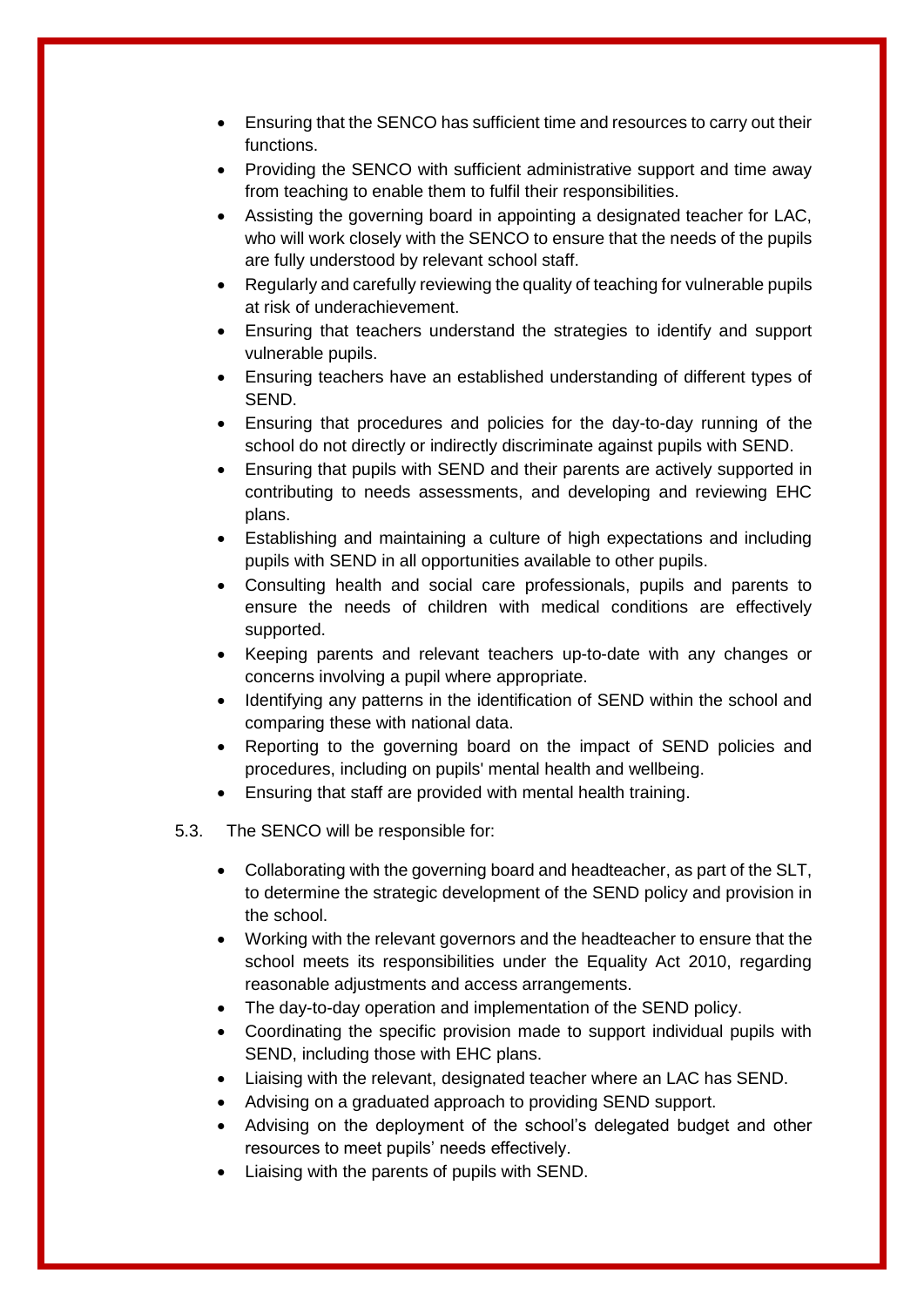- Liaising with early years providers, other schools, educational psychologists, health and social care professionals, and independent or voluntary bodies, as required.
- Being a key point of contact for external agencies, especially the LA and LA support services.
- Liaising with the potential future providers of education to ensure that pupils and their parents are informed about the options, and a smooth transition is planned.
- Providing professional guidance to colleagues and working closely with staff members, parents and other agencies, including SEND charities.
- Being familiar with the provision in the Local Offer and being able to work with professionals who are providing a supporting role to the family.
- Ensuring, as far as possible, that pupils with SEND take part in activities run by the school, together with those who do not have SEND.
- Ensuring that the school keeps the records of all pupils with SEND up-todate.
- Informing the parents of pupils with SEND, who do not have an EHC plan, that SEND provision is being made.
- In collaboration with the headteacher, identifying any patterns in the identification of SEND within the school and comparing these with national data.
- Participating in training and CPD opportunities, some of which emphasise mental health to a greater extent.
- Supporting teachers in the further assessment of a pupil's particular strengths and weaknesses, and advising on effective implementation of support.
- 5.4. Classroom teachers will be responsible for:
	- Planning and reviewing support for pupils with SEND on a graduated basis, in collaboration with parents, the SENCO and, where appropriate, the pupils themselves.
	- Setting high expectations for every pupil and aim to teach them the full curriculum, whatever their prior attainment.
	- Planning lessons to address potential areas of difficulty to ensure that there are no barriers to every pupil achieving.
	- Ensuring every pupil with SEND is able to study the full national curriculum.
	- Being accountable for the progress and development of the pupils in their class.
	- Being aware of the needs, outcomes sought, and support provided to any pupils with SEND they are working with.
	- Keeping the relevant figures of authority up-to-date with any changes in behaviour, academic developments and causes of concern.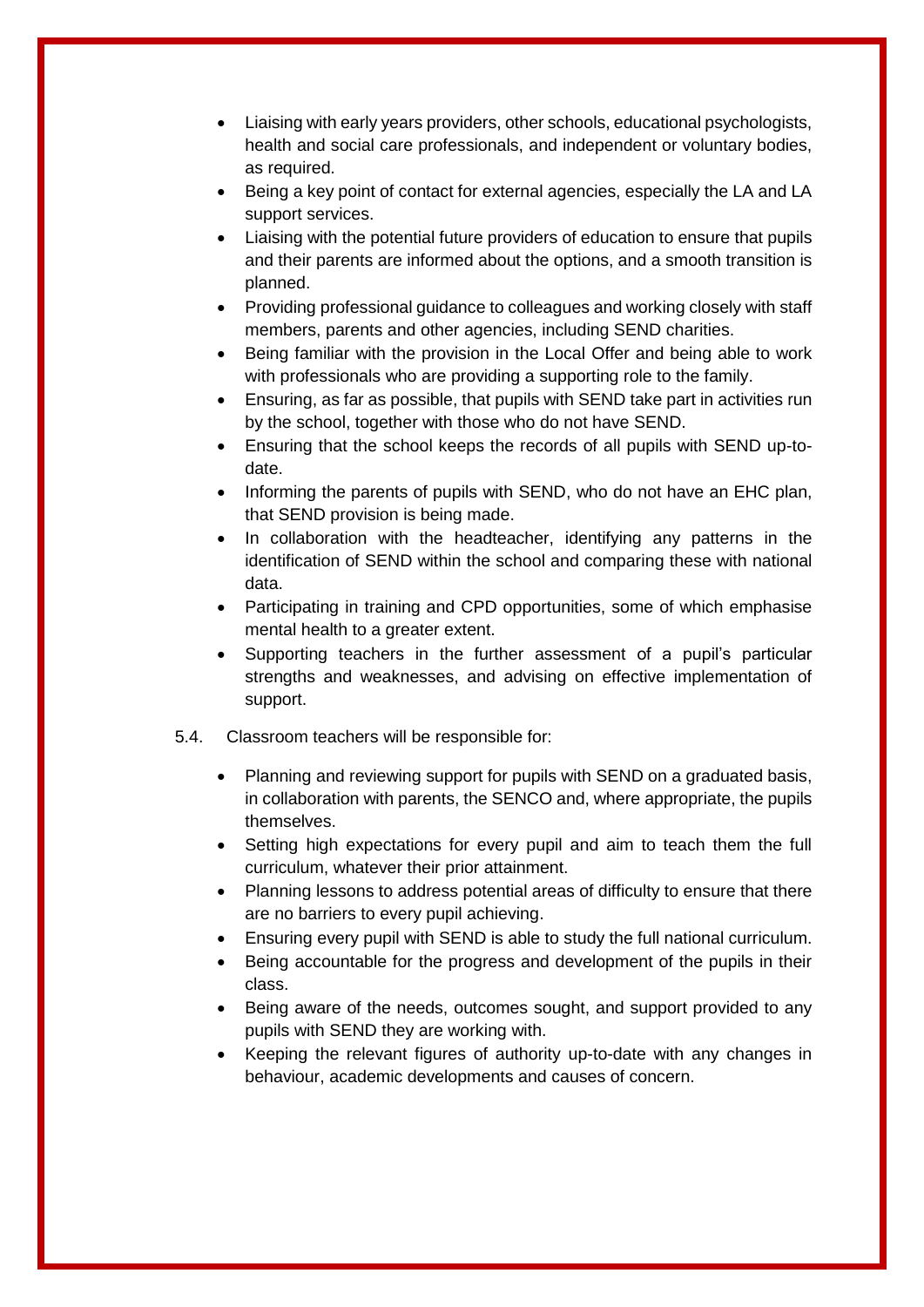# <span id="page-9-0"></span>**6. EYFS**

- 6.1. The school is committed to early identification of SEND.
- 6.2. The school ensures all staff who work with young children are alert to emerging difficulties and respond early.
- 6.3. The school will ensure staff listen and understand when parents express concerns about their child's development.
- 6.4. The school will listen to any concerns raised by children themselves.
- 6.5. The school will ensure that:
	- Pupils with SEND get the support that they need.
	- Pupils with SEND engage in the activities that the school offers alongside pupils who do not have SEND.
	- A designated teacher, the SENCO, is responsible for coordinating SEND provision.
	- Parents are informed when the school makes special educational provision for their child.

# <span id="page-9-1"></span>**7. Children with specific circumstances**

#### **LAC**

- 7.1. Children at the school who are being accommodated, or who have been taken into care, by the LA are legally defined as being 'looked after' by the LA.
- 7.2. The school recognises that children that have SEND are more likely to be 'looked after', and it is likely that a significant proportion of them will have an EHC plan.
- 7.3. The school has a designated member of staff for coordinating the support for LAC.
- 7.4. Where that role is carried out by a person other than the SENCO, designated teachers should work closely with the SENCO to ensure that the implications of a child being both looked after and having SEND are fully understood by relevant school staff.

#### **EAL**

- 7.5. The school gives particular care to the identification and assessment of the SEND of pupils whose first language is not English.
- 7.6. It is necessary to consider the pupil within the context of their home, culture and community.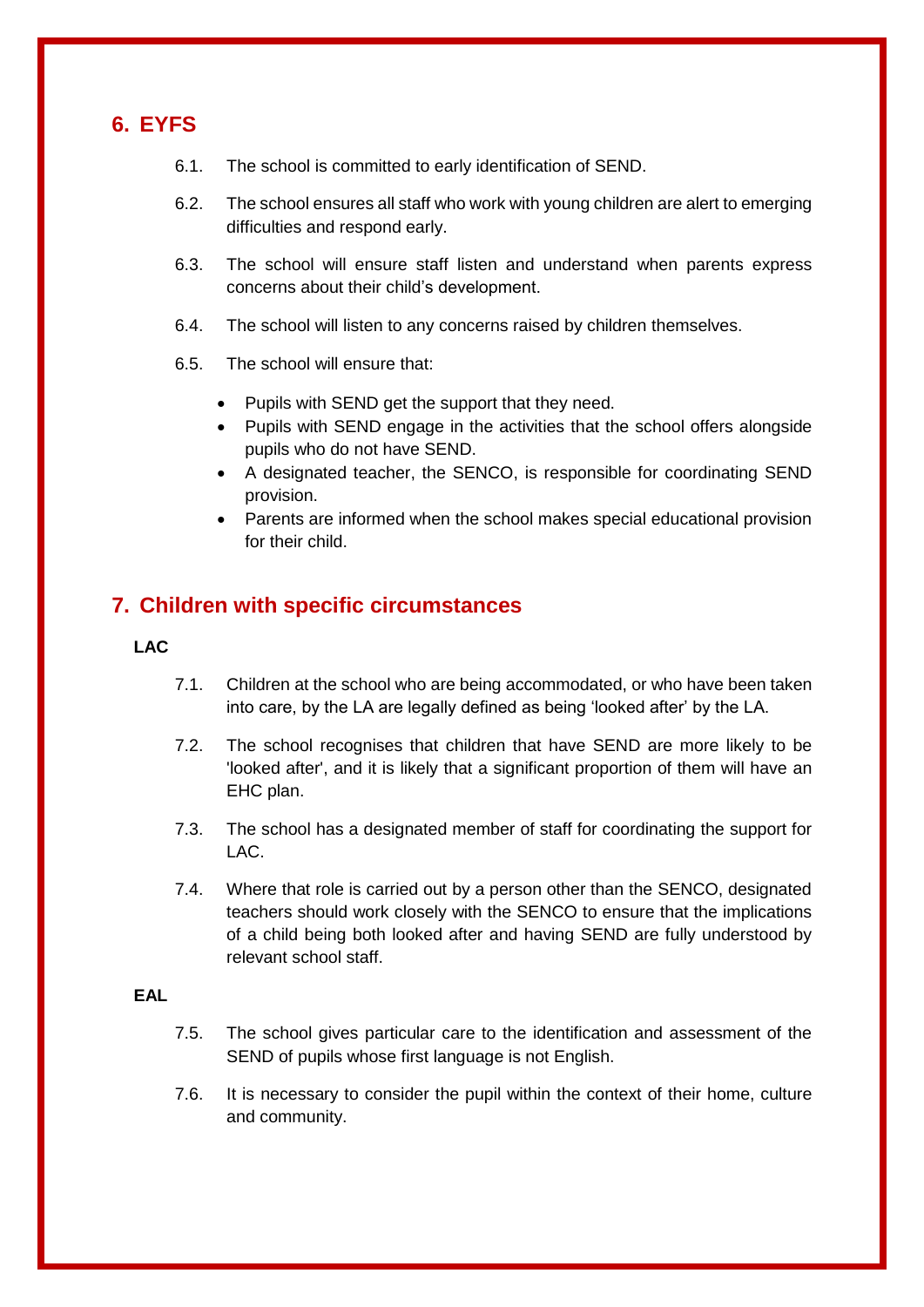- 7.7. Where there is uncertainty about an individual pupil, the school will make full use of any local sources of advice relevant to the ethnic group concerned, drawing on community liaison arrangements wherever they exist.
- 7.8. The school appreciates having EAL is not equated to having learning difficulties. At the same time, when pupils with EAL make slow progress, it should not be assumed that their language status is the only reason; they may have learning difficulties.
- 7.9. The school will look carefully at all aspects of a pupil's performance in different subjects to establish whether the problems they have in the classroom are due to limitations in their command of English that is used there or arise from SEND.

# <span id="page-10-0"></span>**8. Admissions**

- 8.1. The school will ensure it meets its duties set under the 'School Admissions Code' by:
	- Not refusing admission for a child that has named the school in their EHC plan.
	- Considering applications from parents of children who have SEND but do not have an EHC plan.
	- Not refusing admission for a child who has SEND but does not have an EHC plan because the school does not feel able to cater for those needs.
	- Not refusing admission for a child who does not have an EHC plan.
	- Adopting fair practices and arrangements in accordance with the 'School Admissions Code' for the admission of children without an EHC plan.
- 8.2. Arrangements for the fair admissions of pupils with SEND are outlined in the Admissions Policy.

# <span id="page-10-1"></span>**9. Involving pupils and parents in decision-making**

- 9.1. Parents of pupils with SEND are encouraged to share their knowledge of their child; the headteacher and SENCO will aim to give them the confidence that their views and contributions are valued and will be acted upon.
- 9.2. Parents will always be formally notified when the school provides their child with SEND support.
- 9.3. Decisions on whether the school will commission added provisions will be discussed thoroughly with the LA, parents and, when appropriate, the pupil involved.
- 9.4. Decisions about education will not unnecessarily disrupt a pupil's education or any health treatment underway.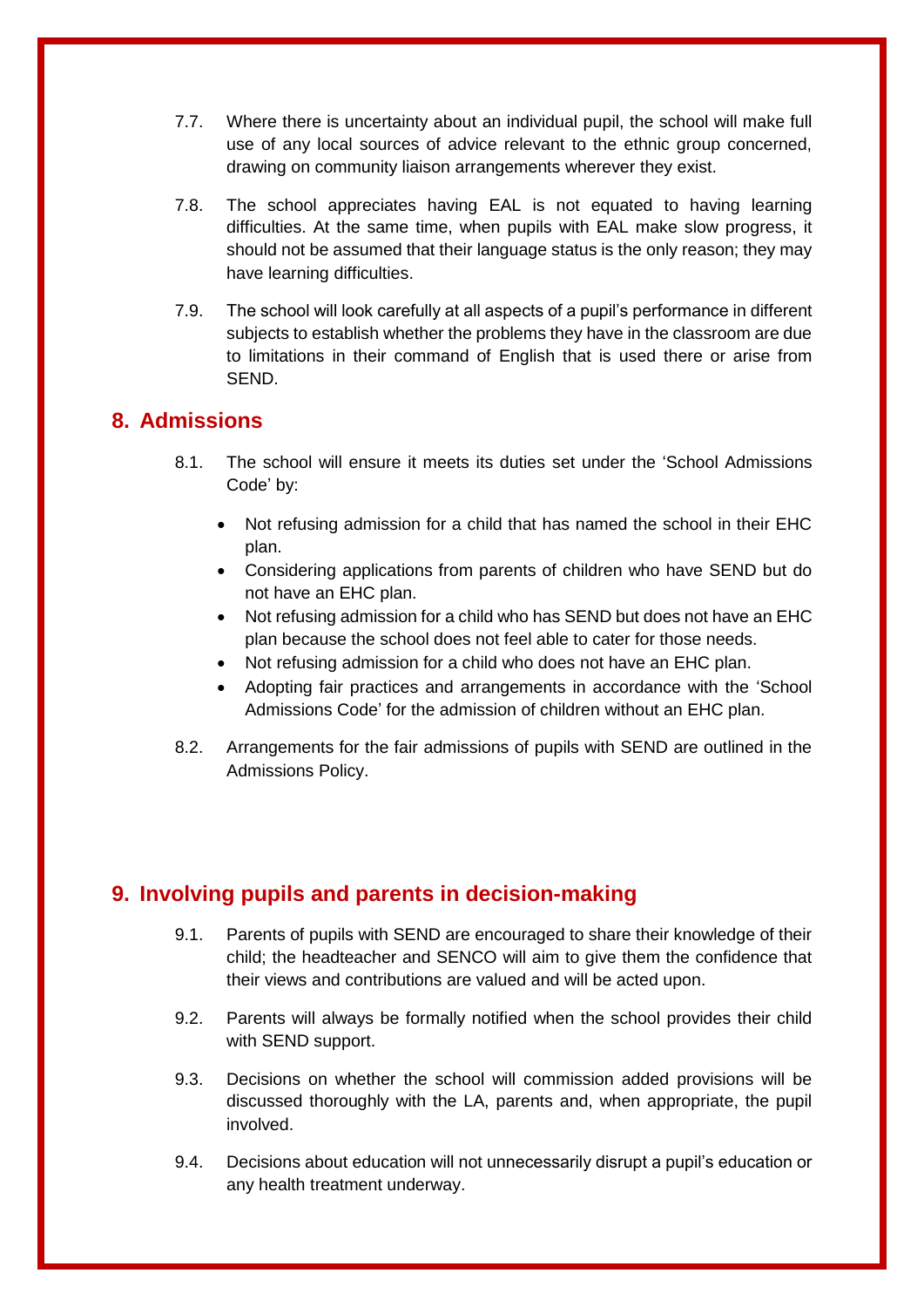- 9.5. The planning that the school implements will help parents and pupils with SEND express their needs, wishes and goals, and will:
	- Focus on the pupil as an individual, not allowing their SEND to become a label.
	- Be easy for pupils and their parents to understand by using clear, ordinary language and images, rather than professional jargon.
	- Highlight the pupil's strengths and capabilities.
	- Enable the pupil, and those who know them best, to say what they have done, what they are interested in and what outcomes they are seeking in the future.
	- Tailor support to the needs of the individual.
	- Organise assessments to minimise demands on families.
	- Bring together relevant professionals to discuss and agree together the overall approach.
- 9.6. The class teacher, supported by the SENCO, will meet with pupils, and their parents three times an academic year to set clear outcomes, review progress, discuss activities and support, and identify parental responsibilities.

# <span id="page-11-0"></span>**10. Joint commissioning, planning and delivery**

- 10.1. The school is committed to ensuring that pupils with SEND can achieve their ambitions and the best possible educational outcomes, as well as other opportunities, such as securing employment and living as independently as possible.
- 10.2. The school will work closely with local education, health and social care services to ensure pupils get the right support.
- 10.3. The school assists the LA in carrying out their statutory duties under the Children and Families Act 2014, by ensuring that services work together where this promotes children and young people's wellbeing or improves the quality of special educational provision (Section 25 of the Children and Families Act 2014).
- 10.4. The school will plan, deliver and monitor services against how well outcomes have been met, including, but not limited to:
	- Improved educational progress and outcomes for children and young people with SEND.
	- Increasing the identification of pupils with SEND prior to school entry.
- 10.5. Where pupils with SEND also have a medical condition, their provision will be planned and delivered in coordination with the EHC plan.
- 10.6. SEND support will be adapted and/or replaced depending on its effectiveness in achieving the agreed outcomes.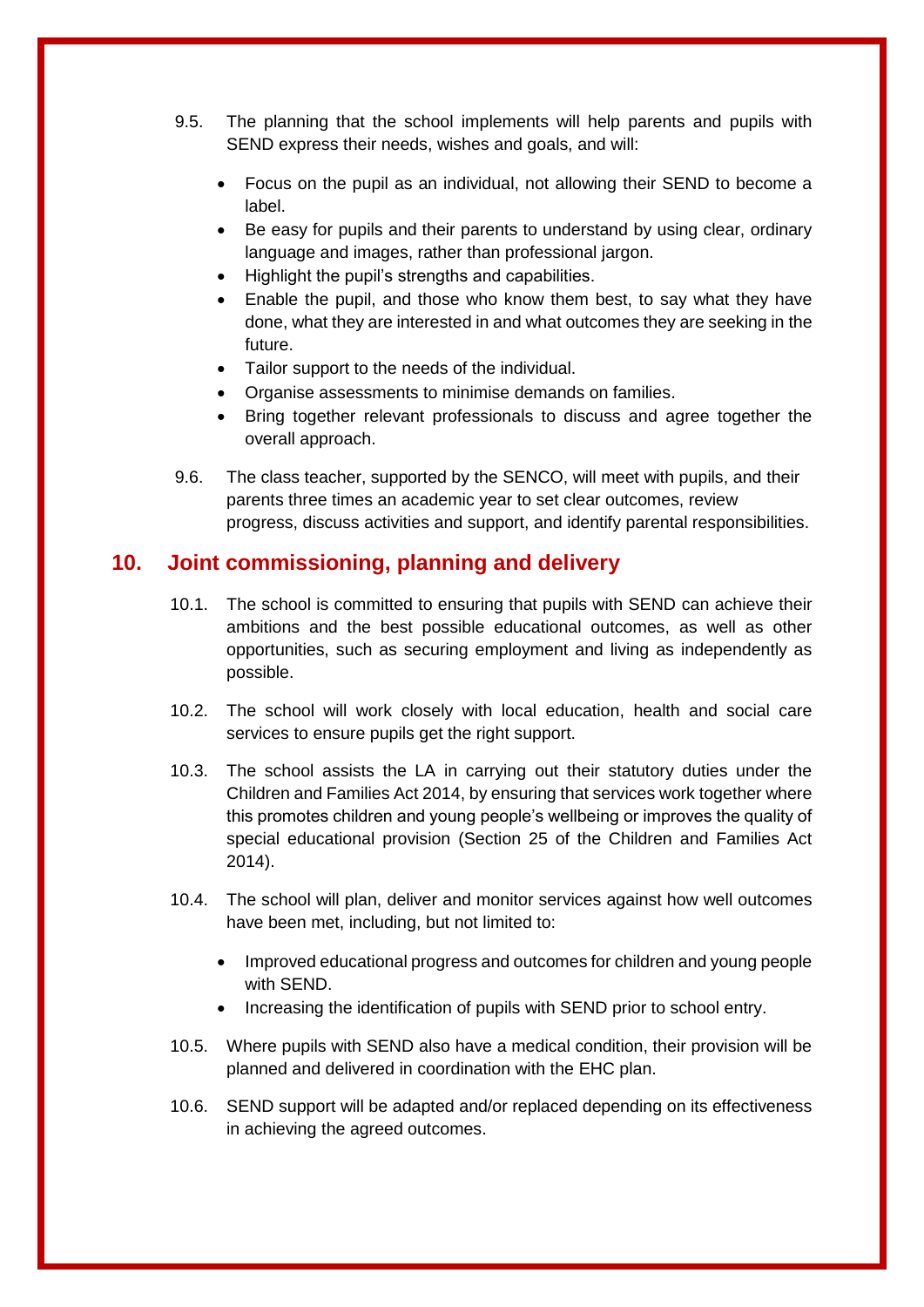# <span id="page-12-0"></span>**11. Funding**

- 11.1. The school will allocate the appropriate amount of core per-pupil funding and notional SEND budget outlined in the Local Offer for the SEND provision of its pupils.
- 11.2. Personal budgets are allocated from the LA's high needs funding block; the school will continue to make SEND provision from its own budgets, even if a pupil has an EHC plan.

# <span id="page-12-1"></span>**12. Local Offer**

12.1. In developing and reviewing the Local Offer, the school will adopt the following approach:

**Collaborative**: The school will work with LAs, parents and pupils in developing and reviewing the Local Offer. The school will also co-operate with those providing services.

**Accessible**: The published Local Offer will be easy to understand, factual and jargon free. It is structured in a way that relates to pupils' and parents' needs (for example by broad age group or type of special educational provision). It will be well signposted and publicised.

**Comprehensive**: Parents and pupils will know what support can be expected to be available across education, health and social care from age 0 to 25 and how to access it. The Local Offer will include eligibility criteria for services, where relevant, and make it clear where to go for information, advice and support, as well as how to make complaints about provision or appeal against decisions.

**Up-to-date**: When parents and pupils access the Local Offer, it is important that the information is up-to-date.

The Local Offer can be found at <http://www.yor-ok.org.uk/families/Local%20Offer/local-offer-original.htm>

# <span id="page-12-2"></span>**13. Graduated approach**

- 13.1. Once a pupil with SEND has been identified, the school will employ a graduated approach to meet the pupil's needs by:
	- Establishing a clear assessment of the pupil's needs.
	- Planning, with the pupil's parents, the interventions and support to be put in place, as well as the expected impact on progress, development and behaviour, along with a clear date for review.
	- Implementing the interventions, with the support of the SENCO.
	- Reviewing the effectiveness of the interventions, and making any necessary revisions.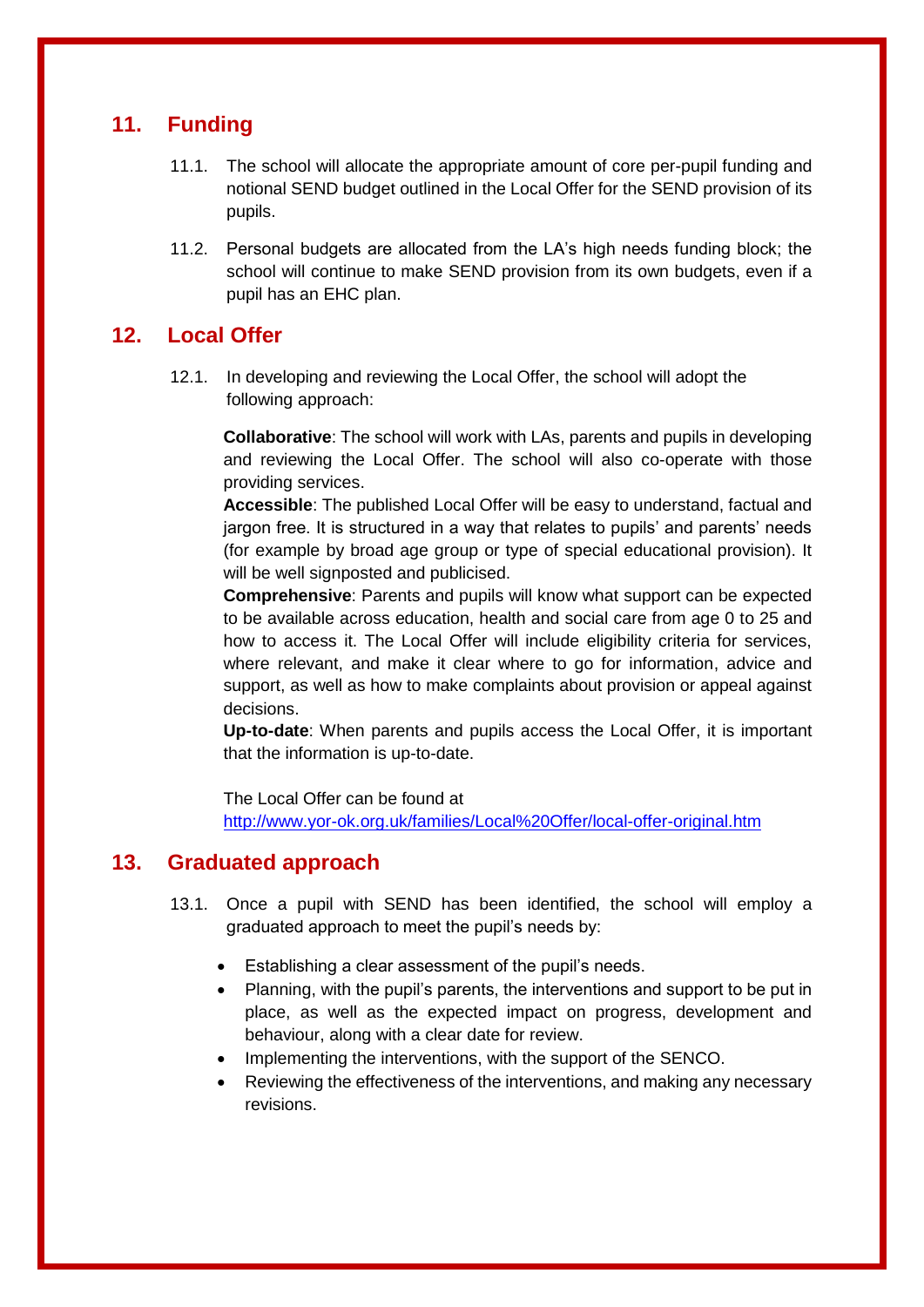## <span id="page-13-0"></span>**14. Assessment**

- 14.1. The school will, in consultation with the pupil's parents, request a statutory assessment of SEND where the pupil's needs cannot be met through the resources normally available within the school.
- 14.2. Consideration of whether SEND provision is required, and thus an EHC plan, will start with the desired outcomes and the views of the parents and pupil.
- 14.3. The school will meet its duty to respond to any request for information relating to a statutory assessment within six weeks of receipt.
- 14.4. The school will gather advice from relevant professionals about the pupil concerned, including their education, health and care needs, desired outcomes and any special education, health and care provision that may be required to meet their identified needs and achieve desired outcomes.
- 14.5. In tracking the learning and development of pupils with SEND, the school will:
	- Base decisions on the insights of the pupil and their parents.
	- Set pupils challenging targets.
	- Track their progress towards these goals.
	- Review additional or different provisions made for them.
	- Promote positive personal and social development outcomes.
	- Base approaches on the best possible evidence, and ensure that they are having the required impact on progress.
- 14.6. Detailed assessments will identify the full range of the individual's needs, not just the primary need.
- 14.7. Where possible, pupils' needs will be defined under the 'SEND Code of Practice: 0 to 25 years' broad areas of need:
	- Communication and interaction
	- Cognition and learning
	- Social, emotional and mental health difficulties
	- Sensory and/or physical needs
- 14.8. Where a pupil continually makes little or no progress, or is working substantially below expected levels, the school will consult with parents before involving specialists.

# <span id="page-13-1"></span>**15. Promoting mental health and wellbeing**

- 15.1. The school is committed to promoting emotional wellbeing.
- 15.2. The curriculum will focus on promoting pupils' resilience, confidence and ability to learn.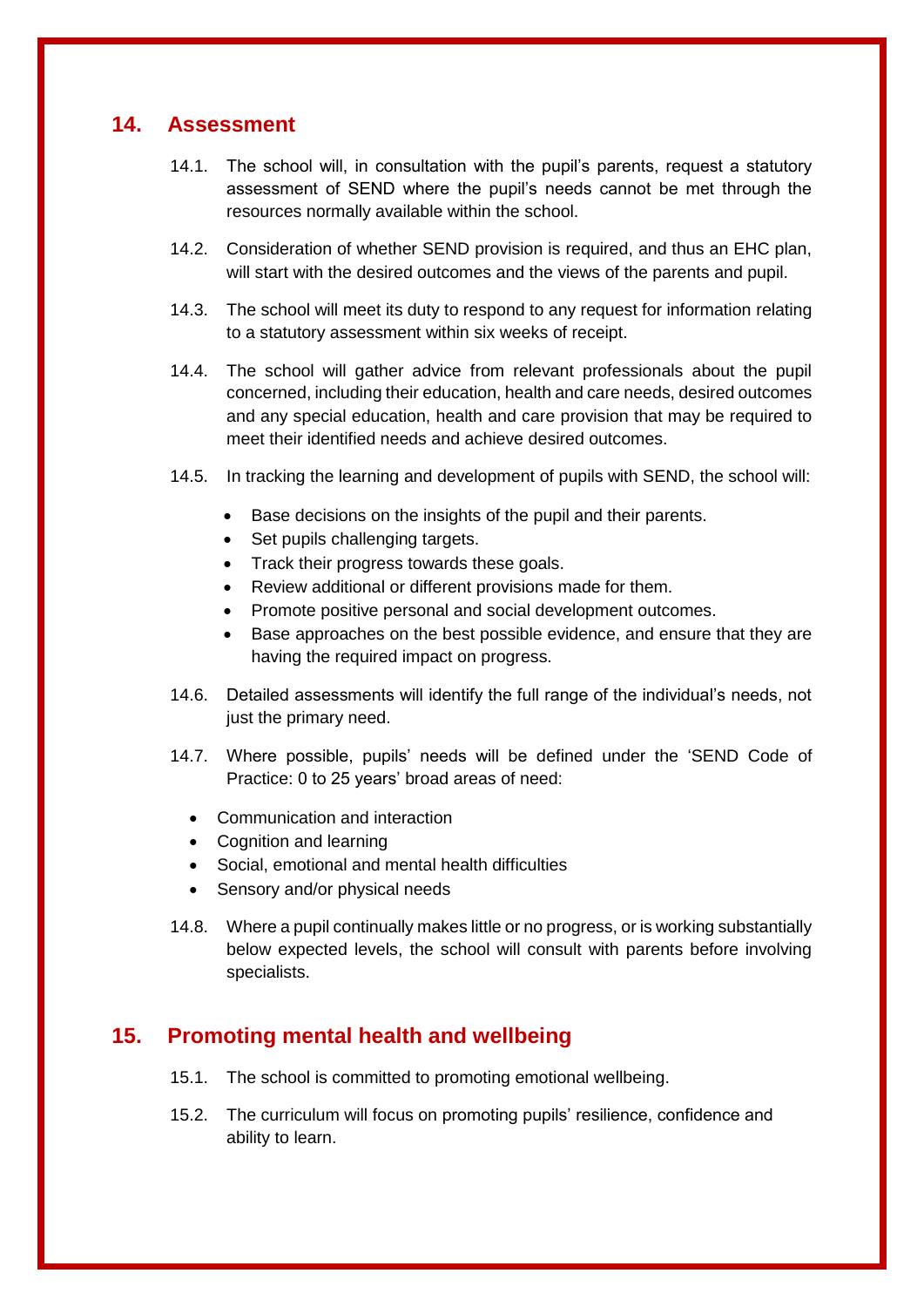- 15.3. Positive classroom management and working in small groups will be implemented to promote positive behaviour, social development and high self-esteem.
- 15.4. An ELSA will work with individuals and groups within school to support the development of Emotional Literacy.
- 15.5. Where appropriate, the school will support parents in the management and development of their child.
- 15.6. When in-school intervention is not appropriate, referrals and commissioning will be used instead. The school will continue to support the pupil as best it can.
- 15.7. For pupils with more complex problems, additional in-school support will include:
	- Supporting the pupil's teacher, to help them manage the pupil's behaviour.
	- Additional educational one-to-one support for the pupil.
	- One-to-one therapeutic work with the pupil, delivered by mental health specialists.
	- An IHP. All schools must comply with the statutory duty of caring for pupils with medical needs.
	- Providing professional mental health recommendations, e.g. regarding medication.
	- Family support and/or therapy, upon the recommendation of mental health professionals.
- 15.8. The school will also consider whether disruptive behaviour is a manifestation of SEMH needs.
- 15.9. The school will focus on work that helps to build self-esteem and selfdiscipline with the aim of addressing disruptive behaviour.

## <span id="page-14-0"></span>**16. EHC plans**

- 16.1. The school will fully cooperate with the LA when research about the pupil is being conducted.
- 16.2. The school will provide the LA with any information or evidence needed.
- 16.3. All relevant teachers will be involved in contributing information to the LA.
- 16.4. If the school decides to implement an EHC plan, the parents and the pupil will be informed, including the reasons for this decision.
- 16.5. The school will meet its duty to provide parents or the individual pupil with 15 calendar days to consider and provide views on a draft EHC plan.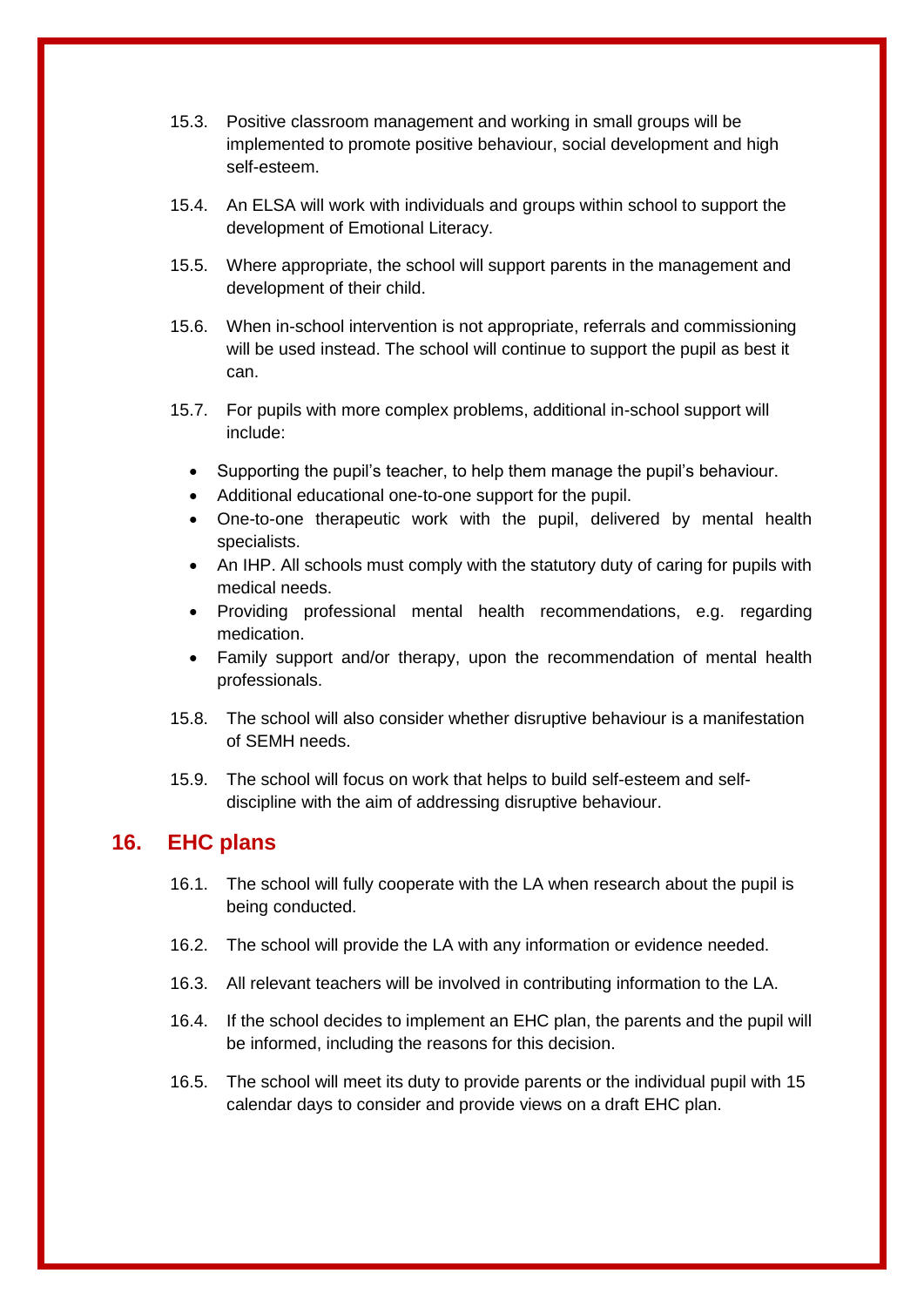- 16.6. If the decision is taken not to issue an EHC plan, the school will consider and implement the recommendations of feedback from the LA regarding how the pupil's outcomes can be met through the school's existing provision.
- 16.7. If the LA decides not to issue an EHC plan, the parents of the pupil, or the pupil themselves, will be informed within a maximum of 16 weeks from the initial request of an EHC assessment.
- 16.8. The school will admit any pupil that names the school in an EHC plan or EHC needs assessment process.
- 16.9. The school will ensure that all those teaching or working with a pupil named in an EHC plan are aware of the pupil's needs and that arrangements are in place to meet them.
- 16.10. All reasonable provisions will be taken by the school to provide a high standard of education.
- 16.11. The school will ensure that each pupil's EHC plan includes the statutory sections outlined in the 'SEND Code of Practice: 0 to 25 years', labelled separately from one another.
- 16.12. If a pupil's needs significantly change, the school will request a reassessment of an EHC plan at least six months after an initial assessment.

Thereafter, the governing board or headteacher will request the LA to conduct a re-assessment of a pupil whenever they feel it is necessary. Following the re-assessment, a final EHC plan will be issued within 14 weeks from the request being made.

- 16.13. The school will ensure that any EHC plan information is kept confidential and on a need-to-know basis.
- 16.14. Information regarding a pupil's EHC plan will only be shared with other educational institutions if the pupil is transferring there, for the institute to develop an individual learning plan.
- 16.15. The school will take steps to ensure that pupils and parents are actively supported in developing and reviewing EHC plans.
- 16.16. Where necessary, the school will signpost support from an advocate to ensure the pupil's views are heard and acknowledged.
- 16.17. The school will ensure that parents are consistently kept involved throughout the implementation of an EHC plan.
- 16.18. The school will ensure that the whole process of an EHC needs assessment and development takes no longer than 20 weeks from when the initial request was received.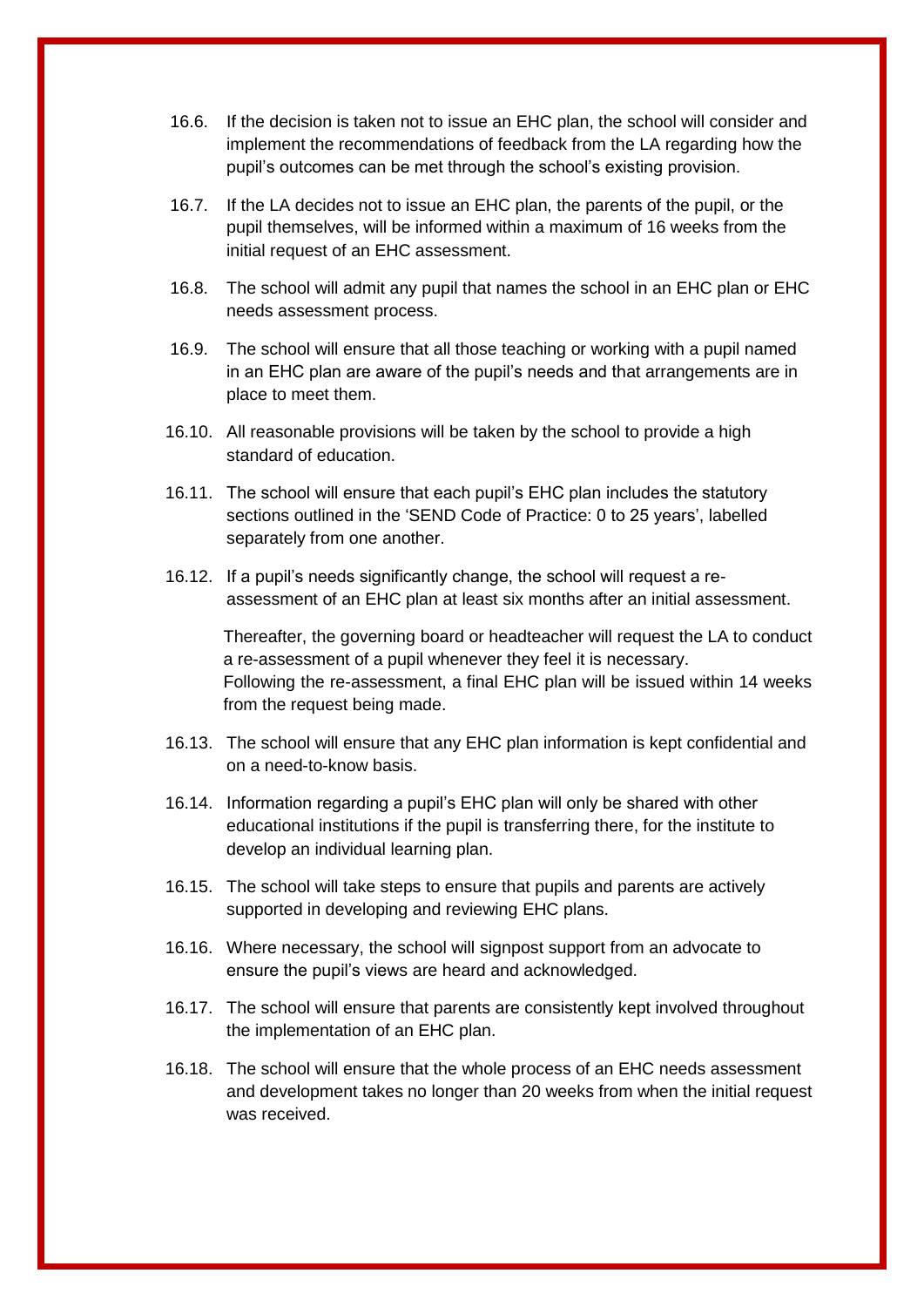# <span id="page-16-0"></span>**17. Reviewing the EHC plan**

17.1. The school will:

- Cooperate with the relevant individuals to ensure an annual review meeting takes place, including convening the meeting on behalf of the LA if requested.
- Ensure that the appropriate people are given at least two weeks' notice of the date of the meeting.
- Contribute any relevant information and recommendations about the EHC plan to the LA, keeping parents involved at all times.
- Ensure that sufficient arrangements are put in place at the school to host the annual review meeting.
- Cooperate with the LA during annual reviews.
- Always offer to lead the review of the EHC plan in order to create the greatest confidence amongst pupils and their family.
- Seek advice and information about the pupil prior to the annual review meeting from all parties invited, and send any information gathered to all those invited, at least two weeks in advance of the meeting.
- Prepare and send a report of the meeting to everyone invited within four weeks of the meeting, which sets out any recommendations and amendments to the EHC plan.
- Provide the LA and parents with any evidence to support the proposed changes and giving those involved at least 15 days to comment and make representations.
- Clarify to the parents and pupil that they have the right to appeal the decisions made in regards to the EHC plan.

# <span id="page-16-1"></span>**18. Transferring between different phases of education**

- 18.1. EHC plans will be reviewed and amended in sufficient time prior to a pupil moving between key phases of education, to allow for planning for and, where necessary, commissioning of, support and provision at the new phase.
- 18.2. The review and amendments will be completed by 28 February in the calendar year of the transfer at the latest for transfers into or between schools.
- 18.3. The key transfers are as follows:
	- Early years provider to school
	- Primary school to secondary school

## <span id="page-16-2"></span>**19. SEND tribunal**

- 19.1. All disagreements about an EHC plan will be attempted to be resolved as quickly as possible, without the pupil's education suffering.
- 19.2. In all cases, the school's written complaints procedure will be followed, allowing for a complaint to be considered informally at first.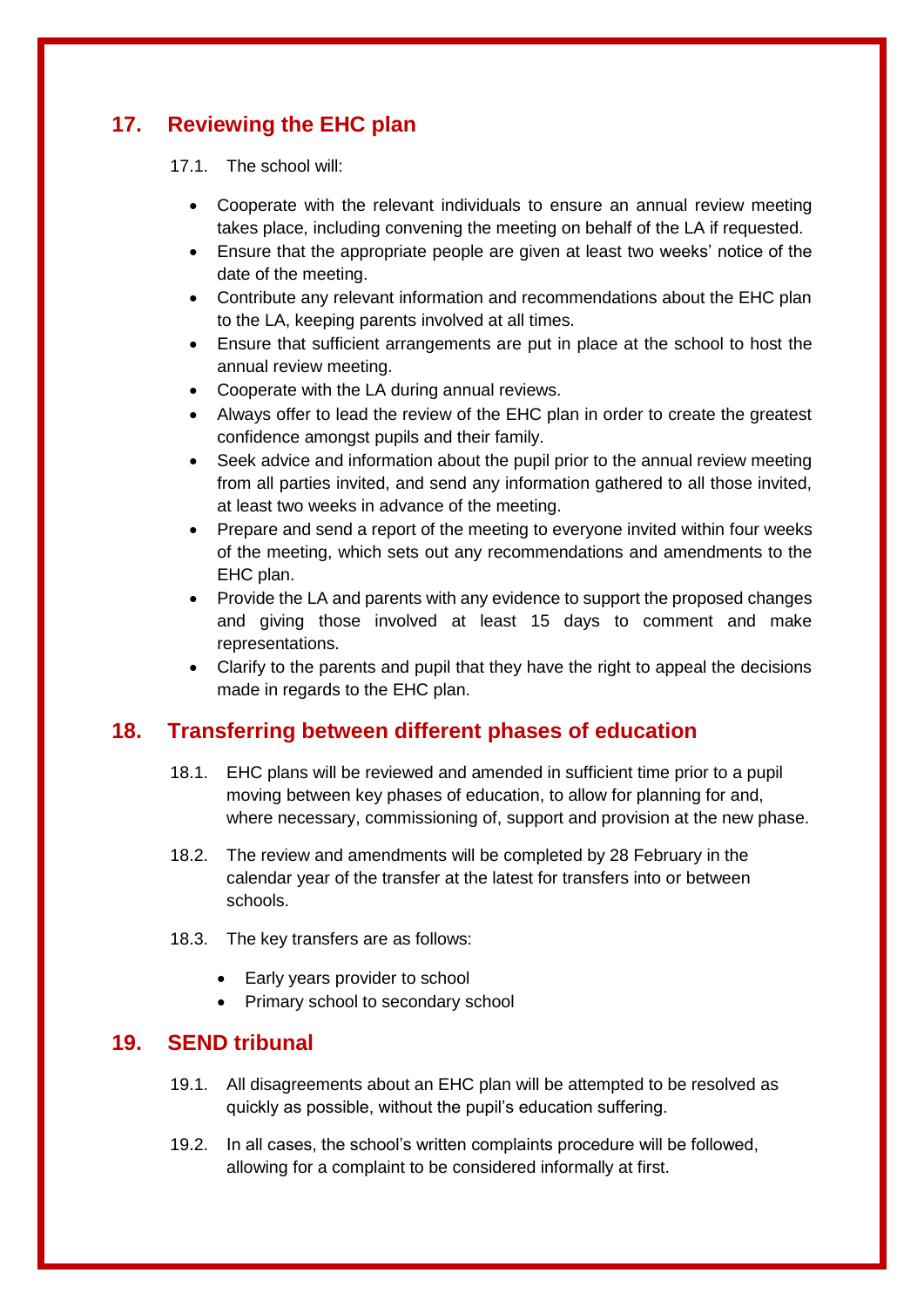- 19.3. Following a parent's serious complaint or disagreement about the SEND provisions being supplied to a pupil, the school will contact the LA immediately to seek disagreement resolution advice, regardless of whether an EHC plan is in place.
	- Where necessary, the headteacher will make the relevant parties aware of the disagreement resolution service.
	- Parents are made aware that Ofsted can consider complaints relating to whole school SEND early years provision, if the problem has not been resolved informally.
- 19.4. The school will meet any request to attend a SEND tribunal and explain any departure from its duties and obligations under the 'SEND Code of Practice: 0 to 25 years'.
- 19.5. Following the use of informal resolutions, the case will be heard in front of three people, who are independent of the management and running of the school.
- 19.6. If disagreements are not resolved at a local level, the case will be referred to the ESFA.
- 19.7. The school will fully cooperate with the LA by providing any evidence or information that is relevant.
- 19.8. All staff involved in the care of the pupil will cooperate with parents, to provide the pupil with the highest standard of support and education.

#### <span id="page-17-0"></span>**20. Data and record keeping**

- 20.1. The school will:
	- Include details of SEND, outcomes, action, agreed support, teaching strategies and the involvement of specialists, as part of its standard management information system to monitor the progress, behaviour and development of all pupils.
	- Maintain an accurate and up-to-date register of the provision made for pupils with SEND.
	- Show all the provisions the school makes which is different or additional to that offered through the school curriculum on a provision map.
- 20.2. The school keeps data on the levels and types of need within the school and makes this available to the LA.
- 20.3. The SEND information report will be prepared by the headteacher, and will be published on the school website; it will include all the information outlined in paragraphs 6.79 and 6.83 of the 'SEND Code of Practice: 0 to 25 years'.
- 20.4. All information will be kept in accordance with GDPR.